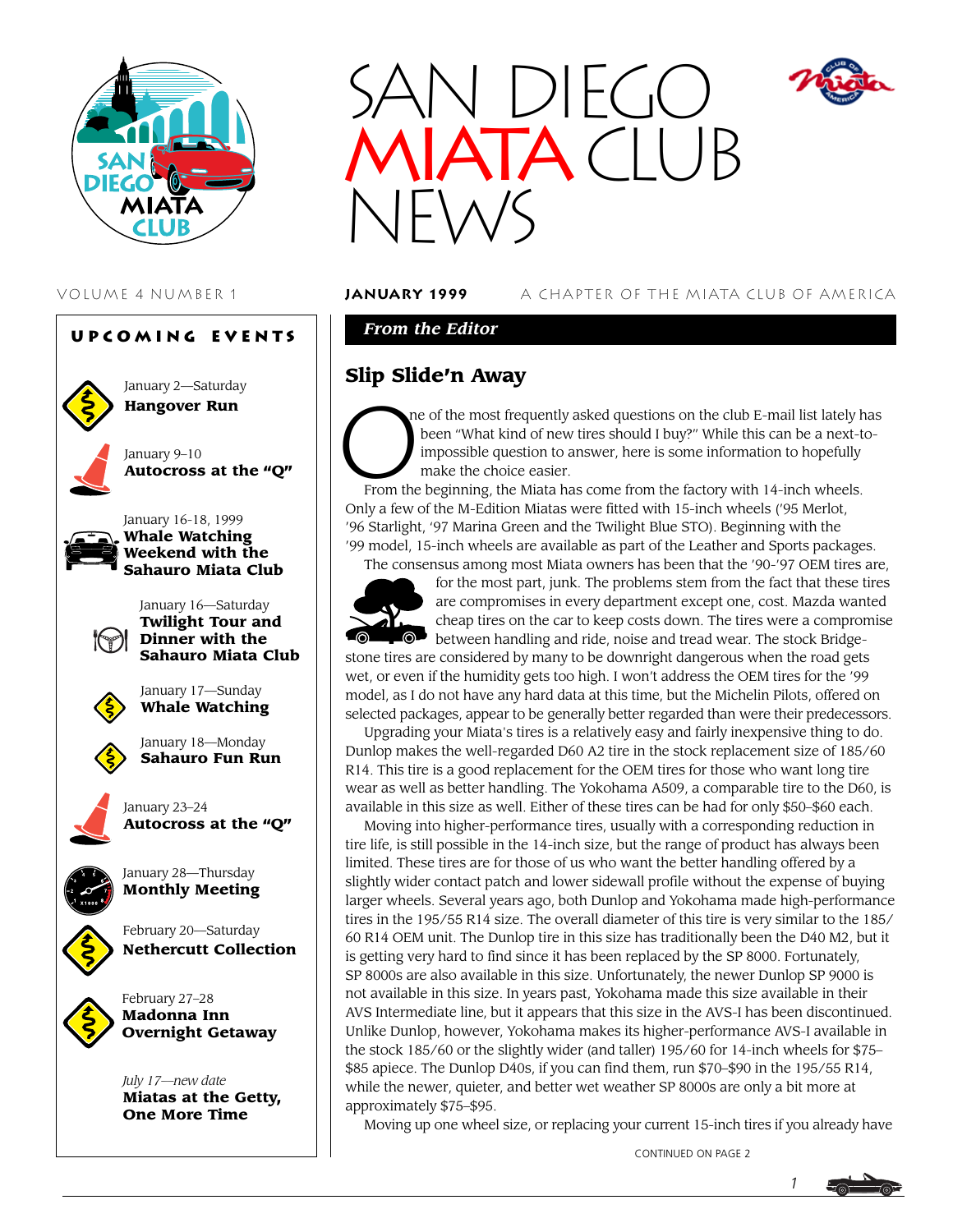#### From the Editor CONTINUED FROM PAGE 1

plus-1 wheels, brings you considerably more choices in high-performance tires. The same players from Dunlop and Yokohama are available in this size as well, but they are joined by a relative newcomer in performance tires for the Miata, Toyo. Most 15-inch wheels for the Miata readily accept a 195/50 R15 size tire. The leading Dunlop offering in this size, again, has been the D40. Its replacement in recent years has been either the SP 8000 or the higher performance SP 9000. The Yokohama offering is again the AVS Intermediate. The comparable tire from Toyo is the Proxes T1, which has made its entrance into the Miata world of tires very competitively in recent years. The T1 is very favorably comparable to the other tires in this group. Prices for all these tires typically run from \$95 to \$105 each at discount outlets.

SDMC (and Socalm) member KEVIN LAKKIS is an engineer for Toyo Tire USA. In early '97 he provided several sets of T1 tires to both clubs for member testing and evaluation (*SDMC News,* Volume 2, Number 4). Testers drove with these tires on their Miatas for 30 days and provided written feedback to Kevin. The initial testing is now winding down as the last few testers are finishing off the well-used (abused?) tires before they are shipped

## **Socalm events**

### **General Meeting & Election**

Date: Saturday, January 23, 1999 Time: 10:00 a.m.

Place: Mazda Research & Design Center,

1421 Reynolds Ave., Irvine

This is SOCALM's main, annual membership meeting. Topics will be:

1. The Bylaws Amendment

2. Club officer elections

3. Planning of the 1999 club calendar After the meeting, which should last about 2 to 2.5 hours, we'll all head over to the Speedway Cafe for lunch.

*Directions:* Exit the 55 Freeway in southern Orange County (south of the I-5) at MacArthur. Turn east onto MacArthur as you exit the freeway (which is a left if you were coming from the north). After about half a mile, turn Left onto Red Hill Ave. Turn Left onto Reynolds Ave.

#### Socalm contacts:

President— K. Zack Broadbent, (714) 525-9065, racerzack@aol.com Club E-mail list: socalm@avatar.com back to Toyo. Several who tested the tires went right out and purchased some T1s soon after putting their old tires back on their cars, myself included. The difference in the car without the Toyo T1s was very surprising. I was running Dunlop D40s (in the 14-inch size) on my car prior to and just after testing the T1s. After putting the D40s back on, the car felt less stable and sure-footed when pushed. I actually felt less confident when driving on twisty roads than I had when the T1 tires were installed.

Soon, much to my delight, a fellow club member happened to be selling the stock 15-inch wheels from his '96 Starlight M. I snapped up this windfall quickly so that I could purchase some T1s for my Miata. The car is now much more fun to drive, if that's possible, and the wheels look great as well.

The Toyo Proxes T1s have been available only in 15-inch sizes and larger thus far. However, Kevin has made a presentation to his employer about the need for a 14-inch version and rumors persist that Toyo will introduce a high-performance tire in the 185/60 or 195/55 size for Miata enthusiasts soon. Only time will tell.

Take care and HAVE FUN! —ANTHONY WILDE

## **Autocross a t t h e "Q"**



The following autocross events are *tentatively scheduled* to take place in the parking lot of the Qualcomm Stadium at the Jack Murphy Sports Complex.

| Saturday, Janurary 9. practice day                                                                                                                                                                                                                   |                |  |
|------------------------------------------------------------------------------------------------------------------------------------------------------------------------------------------------------------------------------------------------------|----------------|--|
| Sunday, Janurary 10 race day                                                                                                                                                                                                                         |                |  |
| Saturday, Janurary 23 practice day                                                                                                                                                                                                                   |                |  |
| Sunday, Janurary 24 race day                                                                                                                                                                                                                         |                |  |
| Sunday, February 14 race day                                                                                                                                                                                                                         |                |  |
| Friday, March 19-21 National Tour                                                                                                                                                                                                                    |                |  |
| To confirm autocross information call:                                                                                                                                                                                                               |                |  |
| San Diego SCCA Hotlines (619) 441-1333                                                                                                                                                                                                               |                |  |
|                                                                                                                                                                                                                                                      | (800) 360-4454 |  |
| $111 - 1 - 1 = -1$<br>and the common state of the state of the state of the state of the state of the state of the state of the state of the state of the state of the state of the state of the state of the state of the state of the state of the |                |  |

|                | TUTT UUU IUUUI    |
|----------------|-------------------|
| Web page       | www.sdr-solo2.com |
| Rainer Mueller | $(760)$ 439-0067  |
| Iohn Godden    | $(619)$ 538-6165  |
|                |                   |

Come participate or watch our club members race at the autocross. To participate you need to register for a Solo II card and number (\$15) and have a DOT approved helmet. Loaner helmets are available at the autocross.

#### **Board of Directors**

President RAINER MUELLER (760) 439-0067 msd1@home.com

Vice President VOODOO BOB KRUEGER (619) 486-4711 voodoo@miata.net

**Secretary** BARB SHEV (619) 679-0777 moooncalf@aol.com

Treasurer LAURIE WAID (619) 672-0782 swaid1@san.rr.com

Membership MARK BOOTH (619) 670-3789 markbooth@home.com

**Autocross** RAINER MUELLER (760) 439-0067 rainer@thegrid.net

Club E-mail Postmaster

CINDY PALOMA (619) 534-0969 sd-miata-request@cs.ucsd.edu Webmaster

ROBERT "JTBOB" HOLLAND (619) 549-4011 robert@caliban.ucsd.edu

Newsletter

Editor ANTHONY "NEVADABOB" WILDE (619) 693-8095 NevadaBob@miata.net Design and Layout TOM & STEPHANIE GOULD (619) 298-8605 stef@miata.net

### **Notices**

THE SAN DIEGO MIATA CLUB is an official chapter of the MIATA CLUB OF AMERICA. We are a nonprofit organization whose purpose is to promote the enjoyment of— and enthusiasm for— the Mazda Miata.

*SAN DIEGO MIATA CLUB NEWS* is the monthly newsletter of the SAN DIEGO MIATA CLUB. Use of articles or stories by other MCA chapters is hereby granted, provided proper credit is given.

**Submissions to the newsletter** are welcomed and encouraged. Did you just add a new accessory to your Miata? How about writing a review and submitting it to the newsletter? Where possible, please send your electronic submissions to the newsletter editor, Anthony Wilde. Submissions can also be faxed to the club's dedicated phone line or mailed to the club's post office box. Submission deadline is the 15<sup>th</sup> of each month. Editor reserves the right to edit all submissions.

**Internet:** The SAN DIEGO MIATA CLUB has established a dedicated World Wide Web Home Page at http://www.sandiegomiataclub.org. The club has also established a members-only electronic mail list for those members with E-mail capability.

Dedicated 24-hour voice/fax phone line: (619) 670-7948

SAN DIEGO MIATA CLUB P.O. Box 2286 Spring Valley, CA 91979-2286

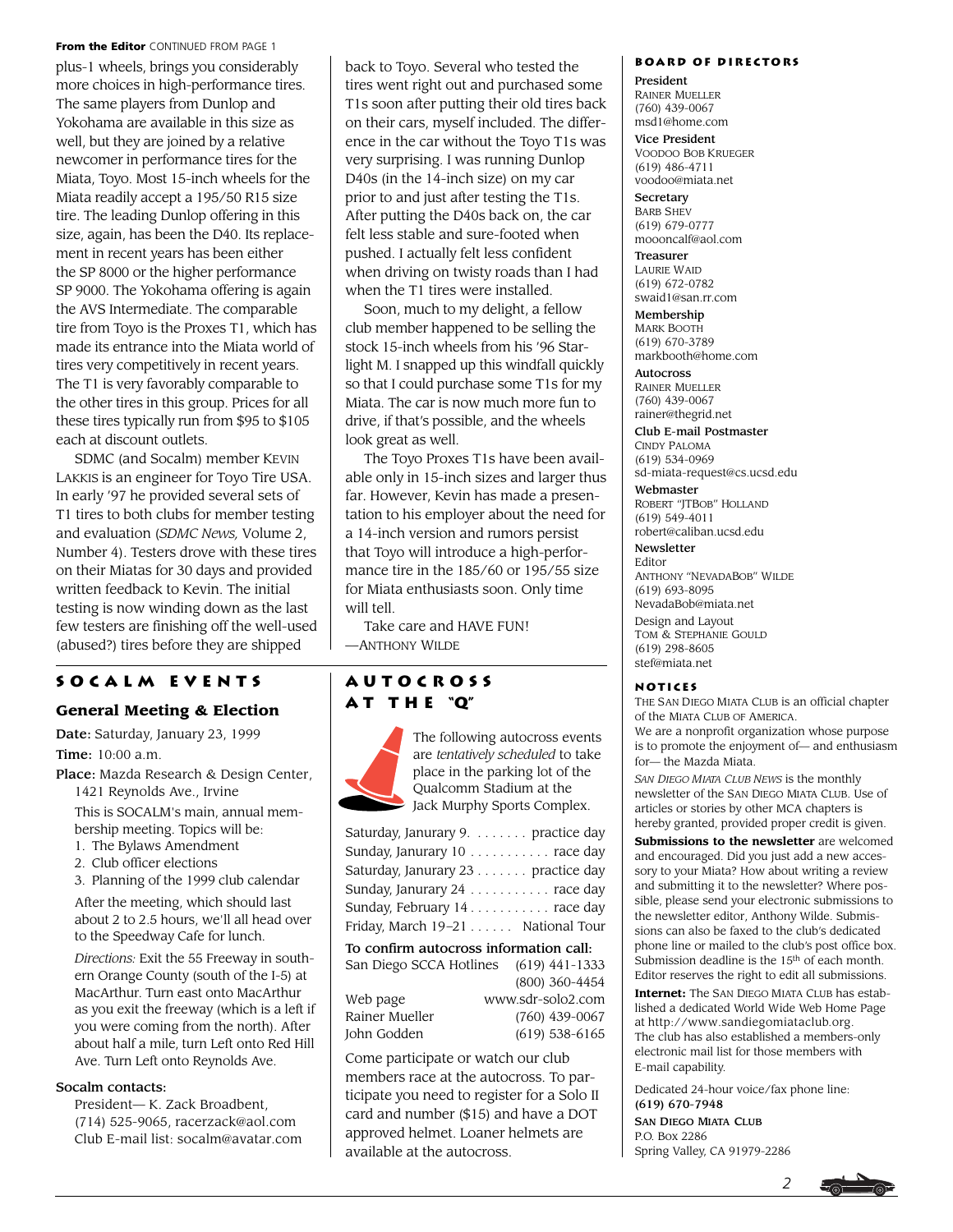#### **Hangover Run**

Date: Saturday, January 2

Time: 10 a.m. departure

- Place: Ortega Business Plaza, San Juan Capistrano
- Run Leader: K. Zack Broadbent,

(714) 449-9280, racerzack@aol.com This joint run between SOCALM and SDMC is a repeat of the 1998 run which so successfully held off the rain until the very last minute, and this time we'll beat the rain for sure. The run will take Ortega Highway to Lake Elsinore, then we'll take some back roads that wind along the border between Riverside and San Diego Counties, looping around to end in Temecula. Some of the scenery is just out of this world. At the end of the run, we will stop at one of the Temecula wineries and then head over to Oscar's for lunch. The run will end at I-15 so it'll be easy for you to get home, regardless of where home might be.

Drivers are asked to remember the laws about drinking and driving if you decide to sample wine.

*Directions:* From I-5 exit on Ortega Highway (74), and go East. Approximately half a mile after you exit, turn Right on Rancho Viejo and then turn immediately Left into the Ortega Business Plaza. We will meet at the far end of the parking lot.

#### **Whale Watch Weekend Twilight Tour and Dinner**

Date: Saturday, January 16 Time: 5:30 p.m.

Place: Seaforth Sportfishing parking lot, Mission Bay

Run Leader: Steve Cushman

This event is the initial get-together with members of the Sahauro Miata Club who will be here from Phoenix over the Dr. Martin Luther King, Jr. holiday weekend. We will meet near their hotel for a twilight tour of the harbor ending with dinner in Coronado.

*Directions:* I-5 to SeaWorld Drive exit. West on SeaWorld Dr, stay right onto West Mission Bay Dr., go through traffic loop. Left at first stoplight onto access road, immediate Left onto Quivira Road.

*From I-8:* I-8 West to West Mission Bay Drive exit. right at end of off ramp. Proceed over bridge, go past SeaWorld Dr., stay right onto West Mission Bay Dr., go through traffic loop. Left at first stoplight onto access road, immediate Left onto Quivira Road.

### **Whale Watching Cruise**

Date: Sunday, January 17 Time: 11:00 a.m.

- Place: Seaforth Sportfishing parking lot, 1717 Quivira Road, San Diego (Mission Bay) (619) 224-3383 See directions below, left.
- Coordinator: Stef Gould (619) 297-4272, stef@miata.net

Meet at 11 a.m. in the parking lot as the cruise will leave promptly at 11:30 a.m.

Special group rate for the cruise is \$12 for adults; \$8 for juniors (15 and under) and seniors (64 years and older). Paid reservations\* for the cruise must be made by January 8. Please indicate how many tickets (adult, junior, and senior), make your checks payable to the SAN DIEGO MIATA CLUB, and send them to:

SAN DIEGO MIATA CLUB

P.O. Box 2286

Spring Valley, CA 91979

\*Sorry, there can be no refunds on these tickets after January 12, 1999.

### **Sahauro Fun Run**

Date: Monday, January 18

Time: 10:30 a.m.

- Place: Seaforth Sportfishing parking lot, Mission Bay
	- See directions below, left.
	- A Fun Run to show off the East County to our new friends from Arizona. We'll meet near their hotel in Marina Village area of Mission Bay and do our traditional "drive, eat, drive" along twisty, scenic East County roads. Parting company with the Sahauro Club at I-8 near the Viejas Casino.

### **Monthly Meeting**

Date: Thursday, January 28

Time: 6:00 p.m.

Place: Boll Weevil 9330 Clairemont Mesa Blvd. (At Ruffin Rd.), San Diego (619) 571-6225 This event is the single best way to meet your fellow club members, ask questions, share stories, etc. Don't miss the fun!

# *Meeting Places* **UPCOMING National and Regional Events**

February 27–28, 1999 Madonna Inn Overnight Getaway SDMC and VROOM— weekend of fun! See information on page 4.

March 5–6, 1999

Overnight at Harrah's, Laughlin, Nevada Contact: Bari Hyde, (714) 827-2940 or bhyde@earthlink.net See article on page 4.

Saturday March 20, 1999

SJVMC '99 St. Patrick's Day Poker Run Fresno – Clovis, California

Cost: \$45 per car includes— One t-shirt, participation in poker run, lunch for 2, and parking lot events. Optional dinner. Contact: Michael Toepfer, (209) 440-9866 RonHex27@worldnet.att.net

March 26–28, 1999

### '99 Thunderhill

Miata Performance Driving School

Thunderhill Park in Willows, California—one hour north of Sacramento.

Two and a half days of training which will enable you to become a safer driver and help you get every ounce of performance from your Miata. \$325 registration includes Friday dinner, manual, T-shirt, patch, autocross and prizes.

To register or for more information: www.teammiata.com/thunderhill/ school.htm or (510) 370-8262

May 6–9, 1999

Miata World '99

Miata 10<sup>th</sup> Anniversary Celebration, Lone Star Miata Club (Dallas/Ft. Worth)

Sold Out! But you can call or E-mail via the Website to be put on the wait list. \$325 couple, \$255 solo Web site: www.Miata99.com Toll free info: (877) MIATA 99

May 20–23, 1999

3rd Annual Gathering at Four Corners Vallecito Reservoir— Bayfield, Colorado



 Once again clubs from all over the west will descend on the Four Corners area for a weekend of spontaneous fun! Contact: Wanda, Utah Miata Club Wahbates@compuserve.com

October 7-10, 1999 Surf'N'Safari SDMC *way-cool* regional Miata event.

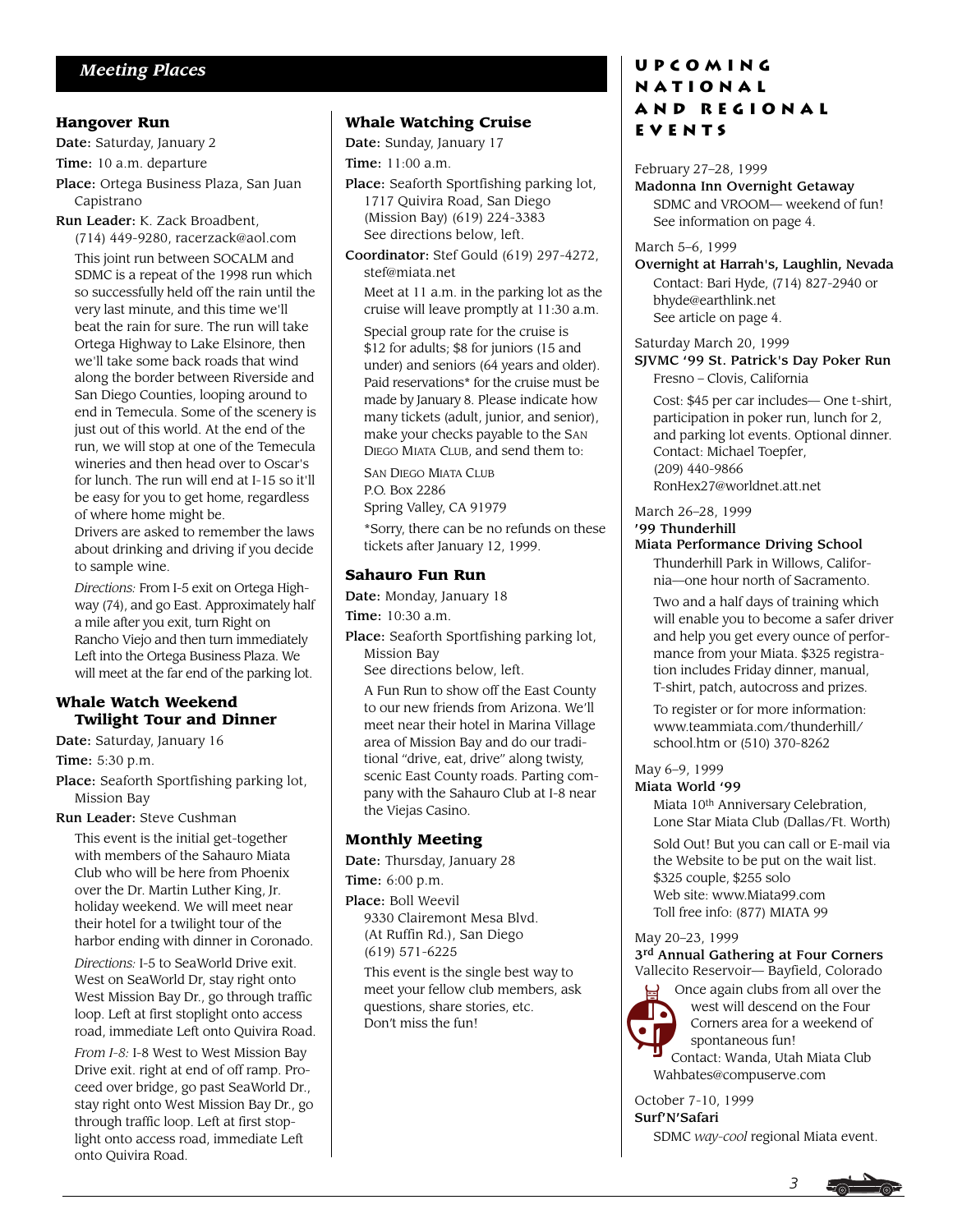# **Upcoming Events:**

## **Madonna Inn Weekend**

Date: February 27-28<sup>th</sup>, 1999

Coordinators: Steve and Laurie Waid, (619) 672-0782, swaid2@san.rr.com

This weekend will include a lot of driving— over 700 miles. We will leave early Saturday morning and caravan for about 6 hours to the Madonna Inn in San Luis Obispo. Then VROOM, Miata club of the Vandenberg area, will host us on a late afternoon run on some of the best roads of Central California. Sunday VROOM will again lead us on an after-breakfast run that will start us south on our way home.

25 rooms are reserved for Saturday night under SAN DIEGO MIATA CLUB at \$87 at the Madonna Inn. You may, of course, upgrade for additional cost. You will be required to place a \$75 refundable deposit at the time of your reservation. I recommend that you reserve quickly in order to choose the room you want. Remember, no two rooms are alike. Call (800) 543-9666 and ask for reservations.

Saturday night will have a complete dinner for \$25 per person and a nohost bar. Complete means— entree, salad, beverage, dessert, tax and tip. Steve will send to all members who plan to attend an entree selection for the Saturday night dinner and will ask that a check, made out to the SAN DIEGO MIATA CLUB, be given to him prior to January 15<sup>th</sup>.

# **Nethercutt Collection Joint Run SDMC/SOCALM/VROOM**

Date: Saturday, February 20, 1999

- Time: 9:30 a.m.— we must check in for the 10 o'clock tour no later than 9:45
- Place: J.B. Nethercutt Collection, Sylmar, CA (Northeast of Los Angeles)
- Coordinators: John and Gerry Conn, (714) 441-2552 or

connjb@earthlink.net A free, two-hour guided tour through

J.B. Nethercutt's (nephew of Merle Norman, cosmetics company fame) personal collection showcased in elegant surroundings. This is a must if you like antique/classic cars (Bugatti, Delahaye, Ferrari, Packard, Rolls Royce to name a few), and large mechanical musical instruments.

*RSVP Required:* Contact the Conns at above number/address, leave your name, phone, and number of people attending. We are limited to 50 people so you must RSVP or you cannot join the tour. The Conns will maintain a waiting list and reconfirm the week prior to the tour and fill in any cancellations. There are some restrictions no jeans, no shorts, no smoking, no flash photos, no video taping and no children under 12.

There will be lunch and a run after the tour— we guarantee it will be on great roads! Watch for more details in the February newsletter.

# **Overnight at Harrah's— Laughlin, Nevada**

Date: March 5–6, 1999 Place: Harrah's, Laughlin, Nevada Coordinator: Bari Hyde,

(714) 827-2940 or

bhyde@earthlink.net Get all your nickles, quarters and dollars together. This is a joint



Commit means: call Harrah's in Laughlin, (800) 427-7247 and ask for the "Miata" booking and put your name and credit card number on one of the (five) king or (five) double rooms. (If you need smoking please request same, when giving name and credit card number)

Just so I can keep tabs on how bookings are progressing— hopefully we will need more rooms— please contact me at the above E-mail address or phone number.

Looking forward to seeing you at the river, with your cute little car!

— BARI HYDE



# **Installing Remote Trunk Release and Door Locks**

 knew soon after I bought my new red '99 I was upset with the lack of luxury features that I had enjoyed in the Lexus I just traded away. Although I purchased the leather package with "automatic door locks" it became painfully obvious that the passenger side door key lock would not lock and unlock the driver's door. Trying to take things off the passenger's seat and locking up the door from that side, I would have to go k<br>| ki



around the car to the driver's side to lock up. Now this might not be **O** important in your basic

open roadster, but I have to use the car for work as well as play, and I often use the passenger's seat to store my briefcase and other essentials, parking the vehicle in some unsavory places where top down is an invitation to disaster.

I was also frustrated with the trunk lock, which I often would like to open after the car was locked up. The key lock sits one half inch above the rear bumper. No matter how hard I tried, I couldn't avoid scratching the bumper with my pile of keys and my new Miata key fob. I didn't want an alarm on the car because I'm not sure it is of much value. Don't we all notice the crowds of people gathering around a car in the parking lot whose alarm just went off? (NOT) Usually these are ignored. And the idea of another item on my belt along with a pager and phone was objectionable. There had to be a better way.

I found the solution in an item sold by Duetto Motors — a remote keyless entry system for the door and trunk that didn't require an alarm purchase. The product is made by Auto Loc (a company I found on the Internet) for \$120 (the purchase price was the same from Duetto as from Auto Loc directly). Armed with the Power Trunk Kit (PT 1000), the Keyless Entry Unit (KY 3750), and a door Actuator (GT 2000), I set about to install the unit.

With no knowledge of what I was doing, I received a boost from ELLIOT SHEV, who spent an afternoon and evening helping me with the trunk release. The release includes a solenoid, cable, a manual button and a relay. The instructions from Auto Loc are generic, so I CONTINUED ON PAGE 10

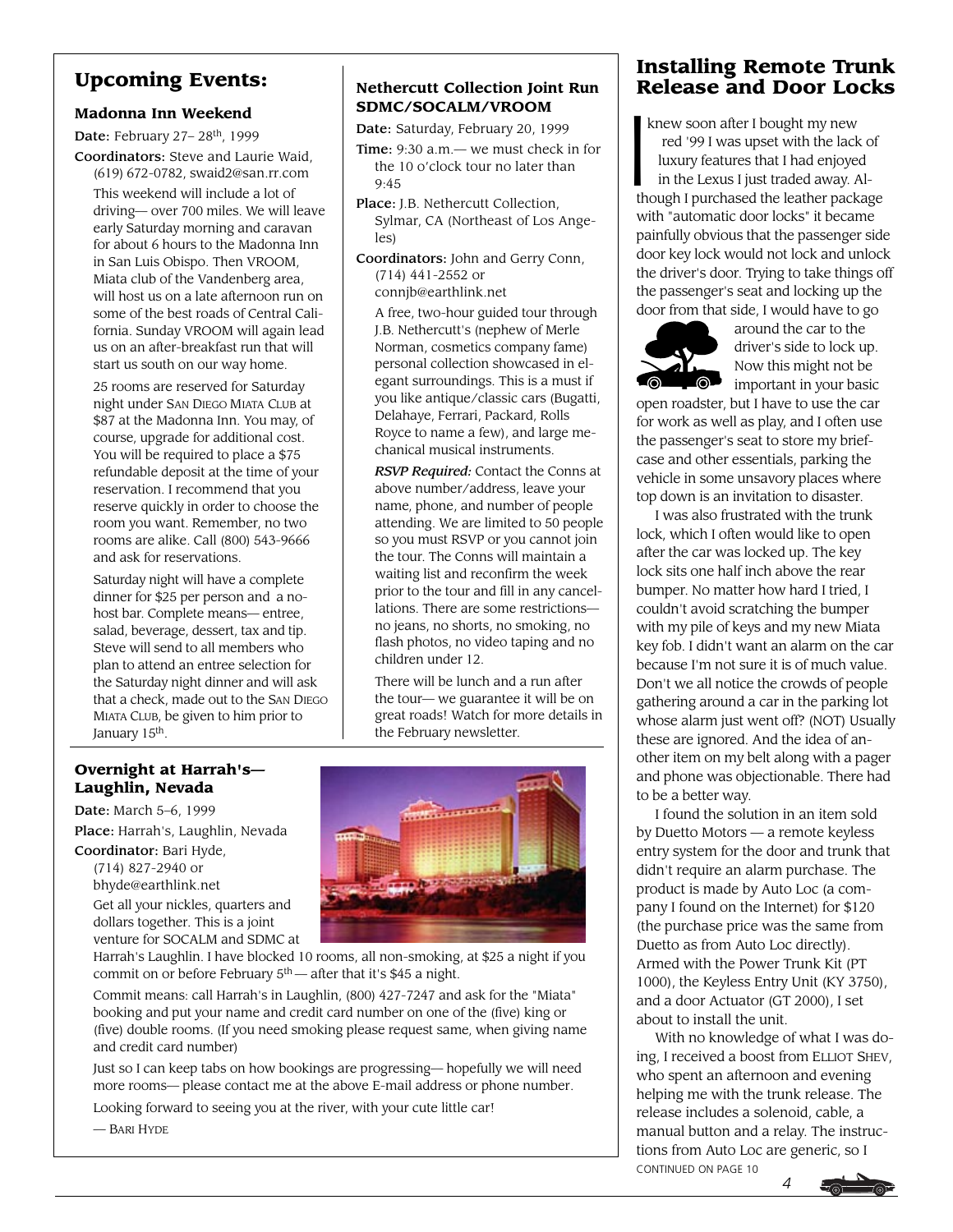

y 1997 red Miata is my 18<sup>th</sup> sportscar. 15 of the 18 have been red ragtops, the last one a 1969 Alfa Duetto Spyder. That was eleven years ago and I thought my joy in driving a responsive car was over. How wrong can a person be?  $\sum_{i}$ 

My first sportscar was a 1954 100-4 Austin Healey 3-speed. My wife and I drove it to Yosemite on our honeymoon in June, 1959. The cockpit heat was so severe we had to stop at streams and rivers to wet down towels to put on the transmission tunnel. That was the start. For the next 27 years a long line of sportscars came and went, including two more Austin Healeys, one MGA, one Triumph TR6, two Fiat 124s, one Sunbeam Alpine, two 356A bathtub Porsche coupes, and seven Alfa Romeos. You can understand why I consider myself an enthusiast! (Some, including my wife, would say fanatic!) In 1986 I sold my last Alfa to a Japanese gentlemen who shipped it home to Japan.

During the first few years of our marriage, starting in 1959, my wife and I belonged to a sportscar club in Oakland, California. We would meet every Friday night for a fun type rally ending at a remote location where we all enjoyed food and spirits. Almost every Sunday would find me at either a local fairground or supermarket parking lot, happily autocrossing the day away. In those days they gave you a participation dash plaque, I ran out of room on my dash to put them.

That explains the 18 part of the title equation. In April 1997 I purchased my first Miata. I had watched the furor that came about in late 1989 and early 1990 when the first Miatas went for thousands over sticker. I had always been English/

German/Italian in my choice of sports-cars and couldn't begin to imagine the Japanese auto industry producing a real, authentic sportscar. How very wrong I was! In March of 1997 I spent the weekend at an old friend and client's house some dis-

tance from Riverside where I have had my own business for almost 40 years. When I drove up to his condo I was startled to see a 1996 red Miata in his driveway. He had bought it a short time before and had already installed Koni shocks, racing springs and sway-bars. It looked stock but had a nice aggressive stance. That evening I drove his Miata over a stretch of mountain road and found myself in love all over again.

Within a month I had purchased my new 1997. The reason some people call me a "fanatical" enthusiast is my penchant for wanting my cars individualized to a point that there is only a slight chance that there is another just like it.

The Miata is perfect for me. There is so much in the way of aftermarket enhancements and performance accessories that I have been like a kid in a candy store.

I am fortunate that JACKSON RACING is so close to my home. After talking to Hal, my fellow Miata owner, about what was available, we made an appointment at Oscar's great shop and I ended up with Cold Air Induction and a cat-back exhaust. There was a noticeable improvement in performance but I had already started formulating plans to install a Sebring Supercharger.

With a September, 1997 trip to Coeur D'Alene, Idaho on the calendar I set about to prepare the car for the 4000+ mile, 15 day jaunt.

I installed 16" chrome wheels with 215/40 low profile tires, 2" Intrax racing springs, Tokico Illumina adjustable shocks and Jackson hollow sway bars. Other than a mildly stiff ride the car handles better than any sportscar I have owned —including the Alfas, which were great.

I called Oscar Jackson and asked him if he felt I should install the Sebring

Supercharger prior to leaving on my trip. He indicated that my driving enjoyment would be greatly increased, especially for that distance. I took his advice and had it installed, with a J & S Knock Sensor, by Mark, a Master Technician at Oscar's shop. Later my dealer told me it was the most professional installation he had ever seen. I took the opportunity to have the supercharger cover polished and the front crossover pipe chrome plated. I also installed a polished cam cover from Jackson Racing. The final touch on the engine was a set of chrome engine caps and the polished Sebring strut bar from Dealer Alternative. I hate to admit it, but that was the start of a long line of polished and chromed items under the hood —it's grown to be its own little passion.

During that time period a chrome sport bar and hard boot cover were obtained from Racing Beat as well as headrest and door speakers from Clearwater.

As you can imagine, the trip was a pure joy. The biggest problem was keeping the Miata under 80 mph. I got one ticket in Washington State, where they have unmarked cars and radar. The reaction from people to this beautiful red roadster with the chrome roll bars and Atlantic Design bags strapped behind them was phenomenal. The top was down all but one day, when it rained in Bend, Oregon. Actually, most people did not know what kind of car it was —I love it!

In November of 1997 my Miata was used by a wheel manufacturing client of mine in his booth at the Las Vegas SEMA show. I had a great time and met some really nice people. Two of my favorites were Andy and Janet Cork, the owners of BRAINSTORM PRODUCTS. We became instant friends which is easy when you share the same passions.

In March of this year I turned 65 years of age. That is the second part of the *18 + 65 = Senior Enthusiast* equation. A short time ago I became a member of SDMC and am thoroughly enjoying the experience. The coming years, and my Miata, can only bring me more enjoyment and continued enthusiasm.

I do miss one thing— I do not get waves from other Miata owners because, I can only surmise that, they do not recognize the roadster as a Miata oh well, you can't have everything! — JACK GOSNEY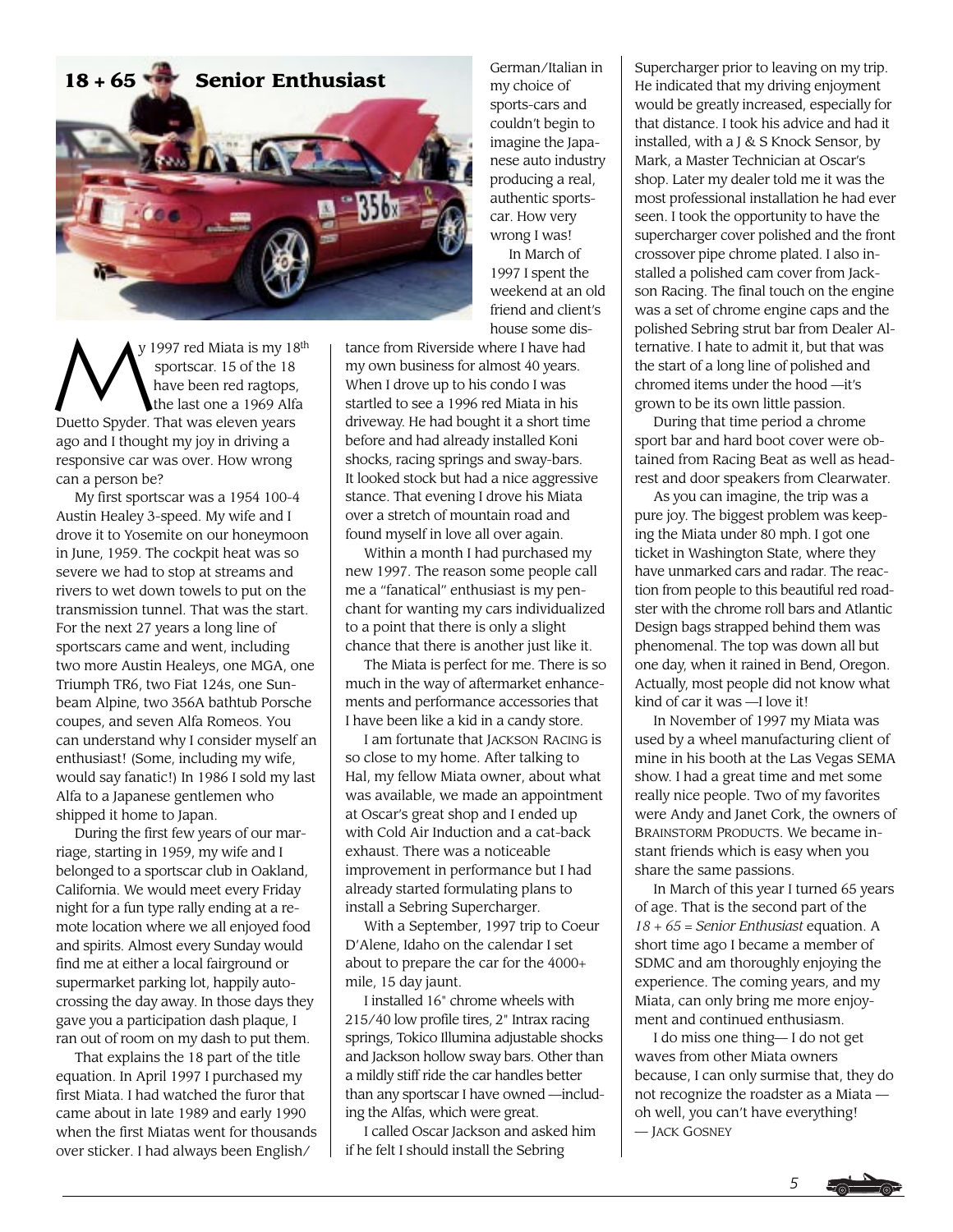

# **Vista Holiday Parade**

December 6, 1998<br>December 6, 1998<br>Der memb<br>participate<br>Holiday Pa n a Saturday in early Decem ber members of the SDMC participated in the Vista Holiday Parade. The morning crew at radio station SETS 102 had asked for an open vehicle to ride in during the parade, and we gave them three instead —one for each person. They requested a black, red, and white car (to match the colors of their logo) and members MIKE THOMAS, TREVOR and MELISSA ROGERS, and JON MARTINEZ and JUDY POWELL provided their Miatas to fill the bill.

The parade started around 11 a.m. just as the sun broke out and warmed us up for the chauffeuring task. We were sporting SETS 102 banners on our trunks and DJ's on our folded-down top areas, except Summer who rode on Jon and Judy's roll bar, OUCH! We were 56<sup>th</sup> in a lineup of 72 entries so we actually got rolling a little late. The SETS folks carried signs of their station logo, which made waving and hanging on a dicey proposition at best.

The parade route through downtown Vista was lined with holiday decorations and parade watchers. The three Miatas tried several formations including weaving back and forth single-file and driving straight ahead three-across while maintaining a blistering 1 to 2 mile an hour pace and honking our air horns, much to the glee of our riders. We smiled and waved to the happy crowd while blasting SETS 102 on our car radios and trying not to overtake the young baton-twirling group marching in front of us. At one point the street widened a little and, following Jon's lead, we all did a tight circle, much to the delight of the crowd.

We ended up at the Curbside Cafe for lunch afterward, where the radio gang gave thanks and comedy night passes for our efforts. There was talk about a Saint Paddy's Day parade next spring where the whole club could get in the act. The DJ's were very appreciative and interested in our cars —who knows ?—maybe future members will emerge. The club was mentioned several times on the air including thanks the following Monday.

All in all, a good time was had by all. Thanks to Trevor, Melissa, Jon and Judy for volunteering their time and Miatas to help this ol' cowboy get in the holiday spirit.

—MIKE THOMAS







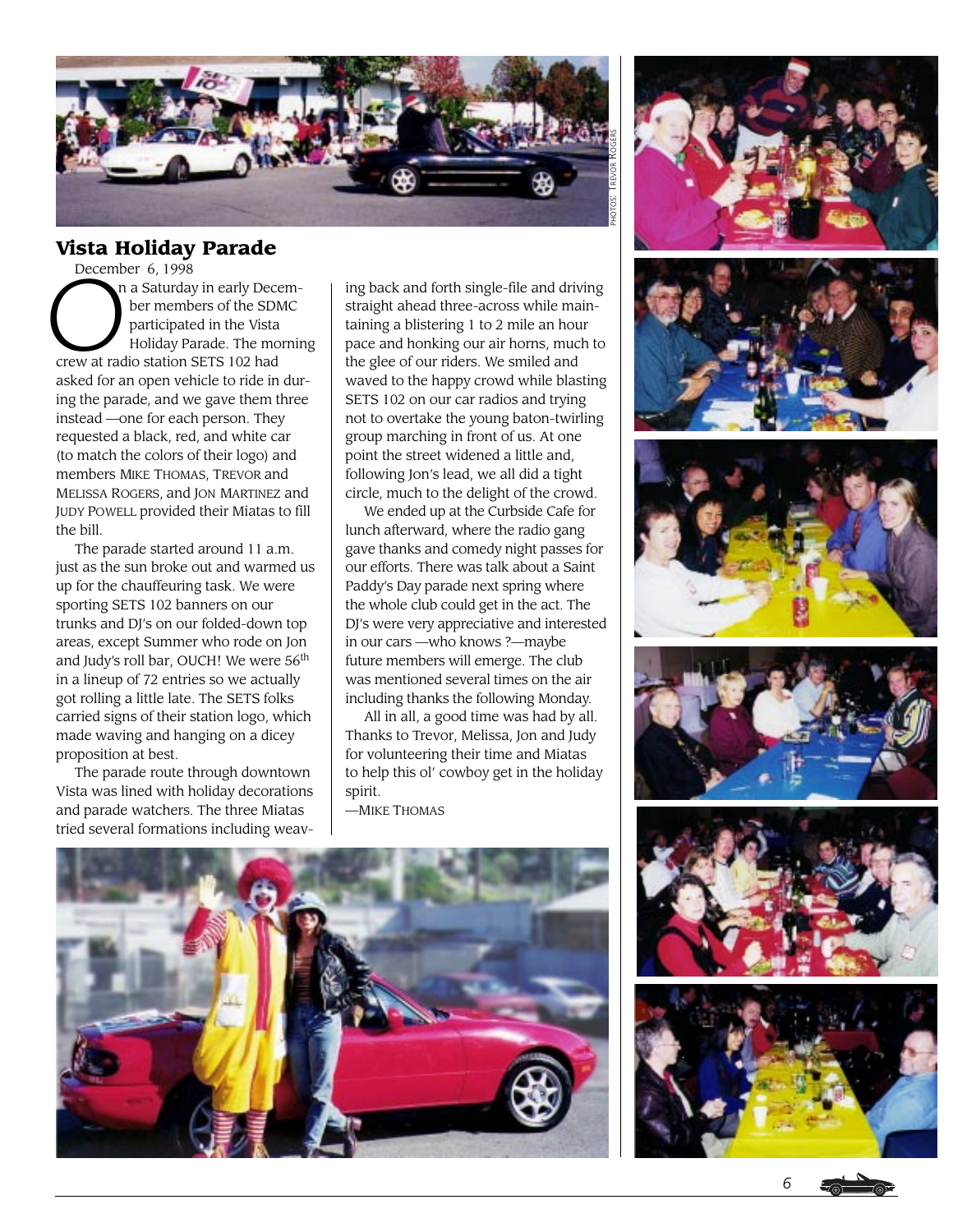









**The 3rd annual SDMC Holiday Party was a huge success, judging by the smiles on the faces of the over 100 members in attendance. Friends, food and fun! What better way to enjoy a Miata Holiday.**







Mark and Cathy Booth led twenty-one Miatas, and one OTM, on their 3<sup>rd</sup> annual Christmas **Lights Tour of neighborhoods in Spring Valley and El Cajon. The decorated Miatas and their occupants were as much an attraction as the decorated homes.**

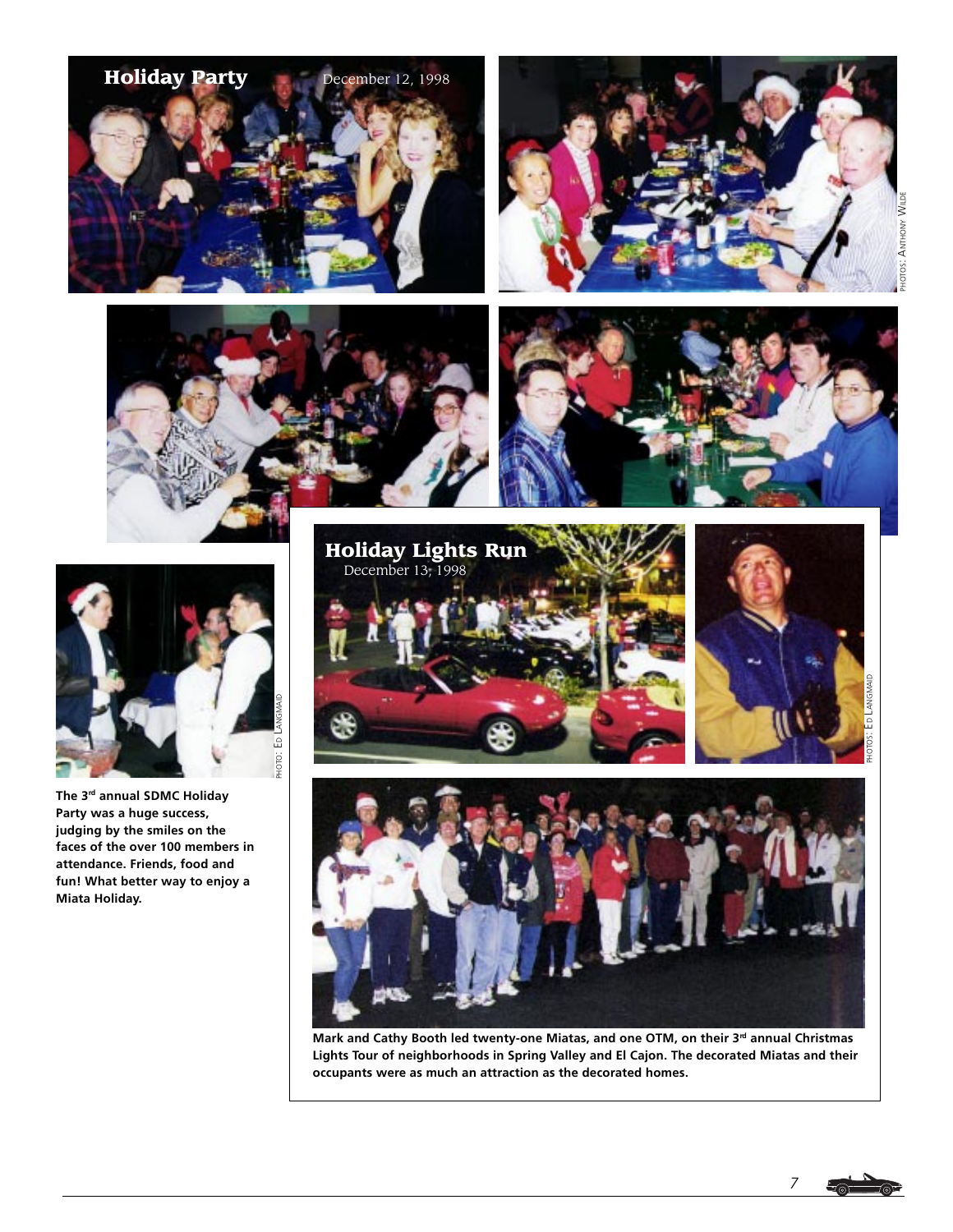

Decem December 5–6, 1998 wenty four fun-seeking drivers attended Phase I of the McKamey Autocross School jointly sponsored by the Southern California Autocross Team and SAN DIEGO MIATA CLUB. Like most events, our club was well represented. Unlike San Diego, the weather was wet and very cold both days. The school was a single-day event that challenged individuals to better themselves. Two classes were held at the Naval Training Center, Preble Field— one each day.

Autocross is a unique form auto racing. It is you against the clock. A multicar event, run one car at a time, much like down hill ski racing, where the individual challenges the course for time and at the end of the day, the best time wins. Unlike golf, another self-challenging sport, autocross is always fun. The interesting thing though, is that, like golf, the harder you drive, the worse your results.

This sport is one of finesse. Driving in control and at the correct speed for the next situation. Easy to say, not so easy to do. That is exactly why we all attended this school. From the novice to the experienced autocrosser, all improved by the end of the day.

First, the course layout. The course consisted of five timed segments each with its own challenge. Having each segment timed individually allowed each driver to have a measurement of how they performed each of the five challenges through the day. The course started out with a slalom of four pylons. The next segment was a constant radius right circle followed by segment three, a 90˚-left turn going straight setting up for segment four, a 90˚-right sweeper into, what is called a "garage" followed by a sweeping right back to the circle for segment five, this time going to the right. The "garage" can be described best this way.



**Signing up and drivers meeting**



**Cold, wet and smiling — let's get started!**



**Lined up for the inspection**

**Still smiling at the end of the day**

#### **Elliot Shev putting the Project Car through segment two**

If you imagine a two-car garage with two single doors with a pillar between the two single doors and the doors are open. You must drive in one side of the garage and out the other with out hitting the pillar or the walls at "speed!"

The day was organized into nine periods. They were, Tech Session, Drivers Meeting, Course Walk, Base Runs, Heats, Lunch, Heats, Runs, Meeting and Review.

The tech session consisted of each car being inspected for safety, just like they do at the autocross, including the driver's helmets. During the drivers meeting, the days events were reviewed so each run group (we were divided in six groups of two drivers each) knew when to run and when to work.

Next we walked the course to become familiar with the course and offered a bit of advice as to where we should be focused as we drove through pylons. The advice was good, but after the day was over, we really understood what the advice meant.

Next we all made base runs. These were driven solo to establish a base line of our times through the five segments. We all drove three or four laps. Now for the heats. These laps were CONTINUED ON PAGE 10

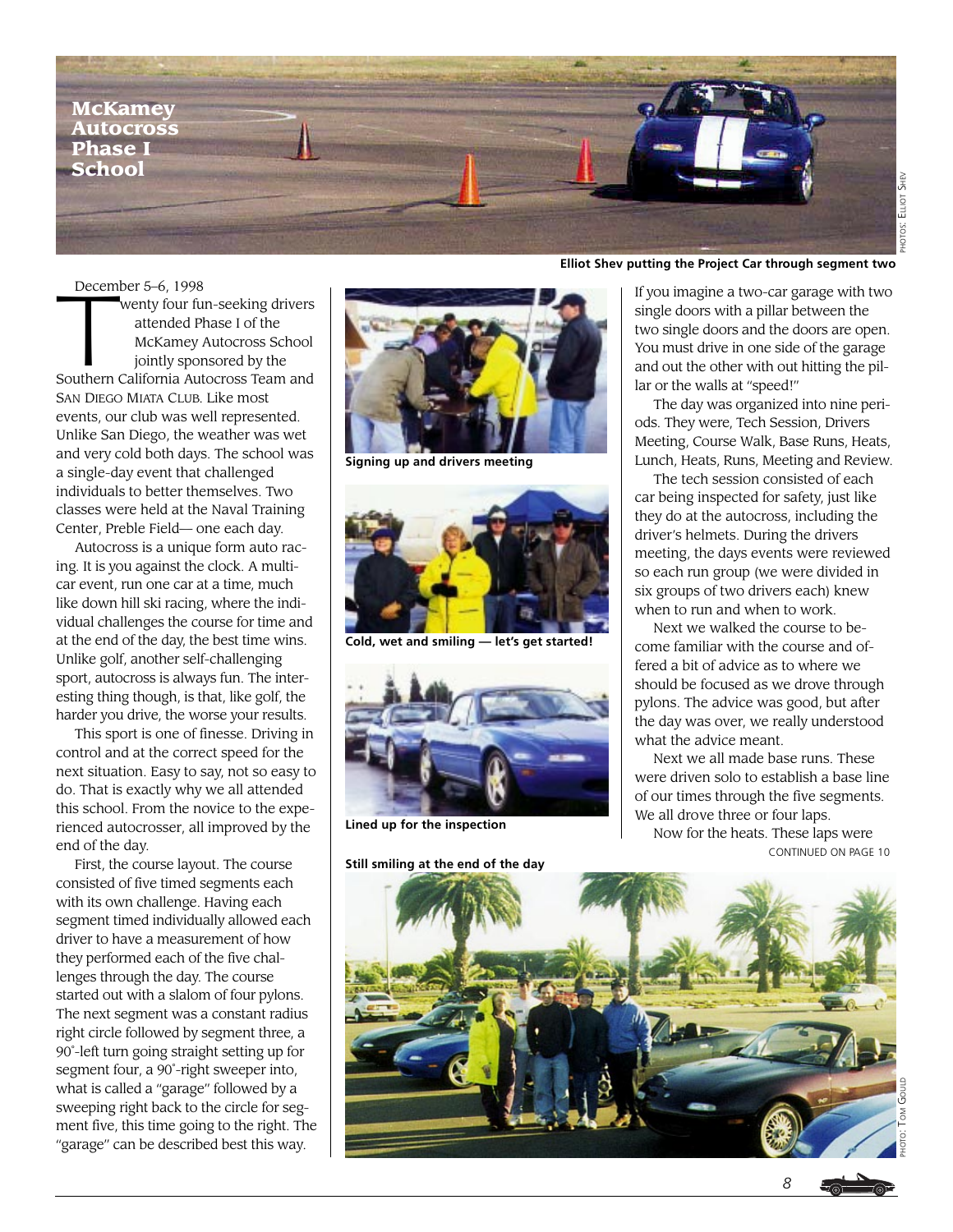

**Voodoo Bob Krueger exiting segment two, the right 360**



**Stef Gould leaving the slalom on her way to segment two**



**Barb Shev negotiating segment five, the left 360**

**First Day of School**<br> **I**n August when I signed up for the McKamey of day course by the McKamey of school I had no idea what au was nor did I have any intered n August when I signed up for the one day course by the McKamey driving school I had no idea what autocross was nor did I have any interest. My sole purpose for attending this event was to learn enough to keep from looking like a dork on the club runs.

On the morning of the class I awoke to the first day of a two week bout with the flu. Needless to say I was not too thrilled with the idea of spending the day standing around and driving on a very cold windswept parking lot— however, I had paid over two hundred dollars and lunch was included. So complete with a borrowed helmet and a deep fear of making a fool out of myself I found myself standing there looking at a bunch of orange traffic cones spread around a parking lot that made absolutely no sense at all. After walking the course three times I could see there was some logic to the placement of these cones. I also realized there was no way I could find my way around this course in my Miata: thank god I was not the first to drive. When the time came for my first runs all I wanted to do was get around the course without getting lost and get it over with.

The rest of the morning laps found my self confidence rising; each successive lap caused the adrenaline level to rise. It was shear joy to realize how the Miata loved to dive around the cones in the slalom, and tear around the right and left turns without me completely losing control of the vehicle. From that point the day only got better. Unfortunately I had to leave before our final timed runs in the evening. So I will never know how much I improved.

I still don't have any desire to autocross. But since that day, when coming to a curve in the road or just an ordinary corner, I find myself turning my head to look for the next cone. And as I round the turn squeezing the accelerator and feathering the wheel. I can whole heartedly recommend this class to any one that wants improve their driving, or just have fun.

— PAUL MCKEIGHAN

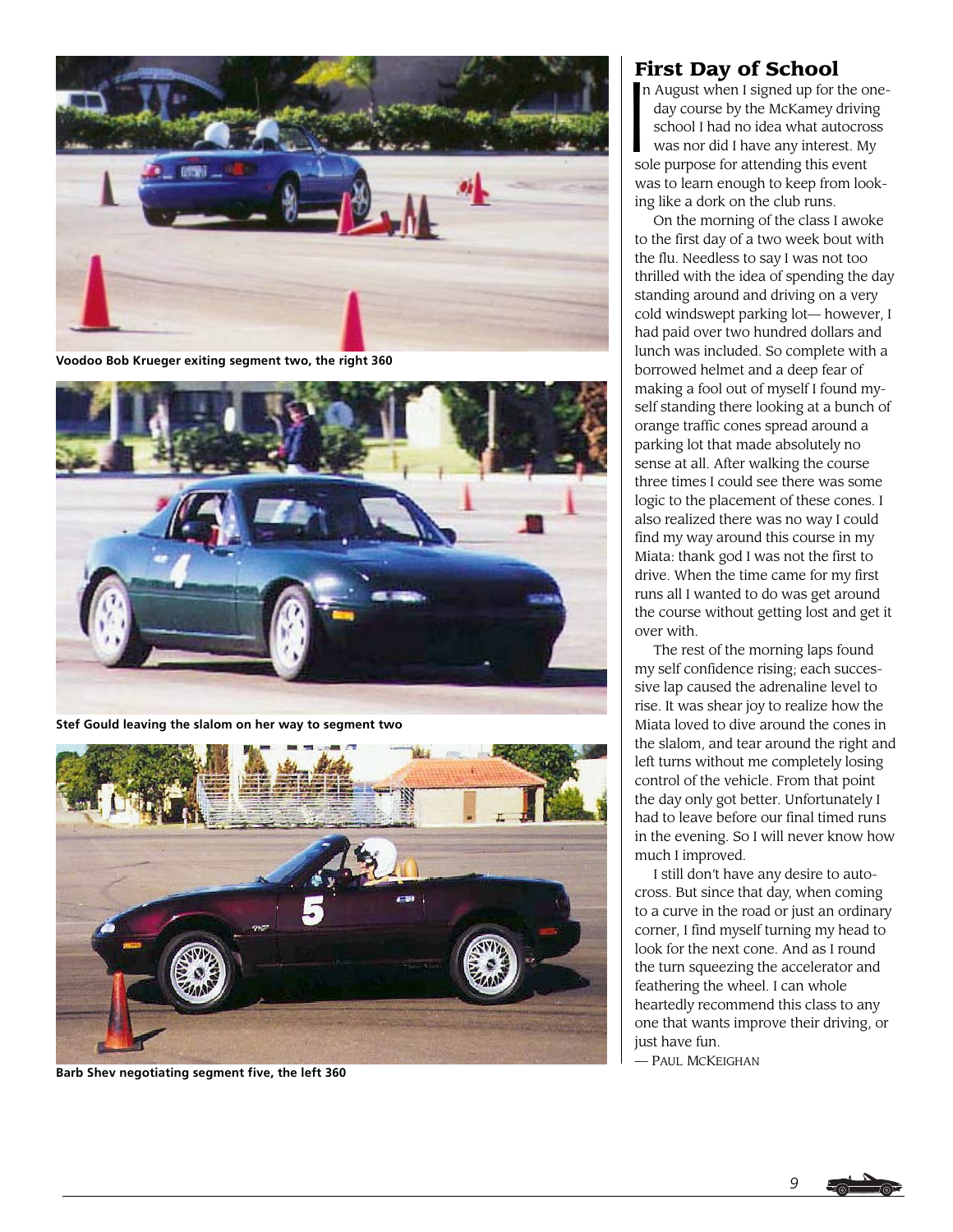driven with an instructor as a passenger and as a driver. This gave the student the chance to be instructed as a driver up close and personal and to observe a pro drive their own car to feel how it can perform and how to approach the course the correct way. This was a very enlightening event for all. Same car, better times. Guess it's not the car, must be the driver!

Now we all had lunch and a chance to review the time sheets for the morning with some good discussion with the instructors.

After lunch we all had more personal instruction driving with a different instructor who showed us the McKamey method of driving autocross. This is a balance of looking where you are going *next,* and adjusting your speed to *setting up* to achieve it, under control and at maximum speed. Again, sounds easy, but requires a lot of finesse to accomplish.

After the instruction, we all had three more timed runs. This was to establish our times to measure how we improved over the day. This would imply what we learned and how we applied it. Next, we did what we in the club do best, we went to eat! At dinner we received our time sheets for the day. Wow, what an improvement! Some of us improved a lot, and those who were already pretty good improved, but the percentage was smaller. All improved.

Personally, I think the school was well worth the cost. If you are thinking this is just for Autocross enthusiasts, you're wrong. This school is good for all drivers, especially young ones and new ones. It teaches us how to use driving skills that we all have, but don't necessarily always apply when we should. It helps one understand how to judge an upcoming event while behind the wheel and prepare the car to drive through it in control instead of the event taking control and the car being out of control.

I would like to add a special thank you to Barbara LeRoy-Boehme who did all the work to bring this great school to San Diego. She is an avid autocross participant and can be seen any weekend at an autocross event here or a town not to far away. The McKamey school has their own web site. Check it out at http:// autocross.com/mckameyschool/ index.htm.

—ELLIOT SHEV

#### **McKamey School** CONTINUED FROM PAGE 8 Remote Trunk Release CONTINUED FROM PAGE 4

downloaded an article from Miata.net by Stephen Kamp, who provided some valuable pictures of the installation in his silver '99. Besides the remote sending unit, I installed a manual button to release the trunk under the right hand side of the driver's dash in front of the plastic shield where it can be felt, but not seen. The cable release in the center console is disconnected, which provides a margin of safety from anyone trying to open the trunk in the usual manner. The remote sending unit is hidden under the carpet that is behind the driver's seat, not readily noticeable. However, we ran out of time before we figured out how to connect the door locks.

I then spent time trying to track down some help with the doors. In its attempt to save a few pennies, Mazda did not install a door lock actuator in the driver's door, the reason the passenger lock does not lock the driver's side. The actuator I purchased found a home in the door panel of the driver's side. The hardest job was getting wires from the door to the inside of the cabin so that I could connect to the remote sending unit. The accordion boot that carried the speaker, remote mirror, and power window wires ends in a plug at the car body side. After a few contortions under the dashboard, I finally figured out how to get the plug apart, drilled another hole in the plastic plug, and fed the two wires through, all covered by the rubber boot. The wires attached to the remote unit, and with a little help from Gerry at Duetto Motors, I finally got the wiring right. Believe me, it was no easy task for this novice!

But it works! I am excited with my new toy, but there is even *more* I can do. The kit allows the option of an ignition kill switch or attachment to the parking lights which will flash when the remote is used. I haven't decided whether to use either of those yet. I realize that I could have had the whole thing installed by a shop, but that does not give me the satisfaction of doing the job myself, which also allowed me to put the power unit and button where I wanted them.

I offer my services to anyone else who would like to try the installation. My motto when it comes to working on my cars (be it the MG TD or the Miata) is "see one, do one, teach one."␣ — Oh, I forgot to "see one" first!!

### — MIKE SHACK

# **New Members!**

The following are the new members since the last newsletter:

**Gary & Nelda Drage** San Diego

1994 Montego Blue

**Koren Emerson** San Diego 1999 Emerald Green Leather

**Rick Green** Alpine 1996 Black Leather

**Rick Moore & David Blasband** San Diego 1992 Silver B

The following members have renewed since the last newsletter:

**Andrew & Kristin Busschau Chuck & Jean Cole Marcia J. Lacey Dave & Lois Martin Tim Ngo Michael & Susan Pasterkiewicz Alan & Aleica Silver Dale & Ginger Smith Jim B. Thyden & Tiger Hutton Francis Tonello Joyce Wells**

There are now 284 memberships consisting of 428 members.

Memberships by Miata Color:

- 94 Red
- 62 White
- 36 Black
- 16 Silver
- 15 Montego Blue
- 12 Mariner Blue
- 11 Laguna Blue
- 8 BRG
- 7 Merlot
- 6 Twilight Blue
- 6 Emerald Green
- 5 Starlight Blue
- 5 Marina Green
- 2 Yellow
- 1 Cranberry Red
- 1 Hunter Green
- 3 Unreported